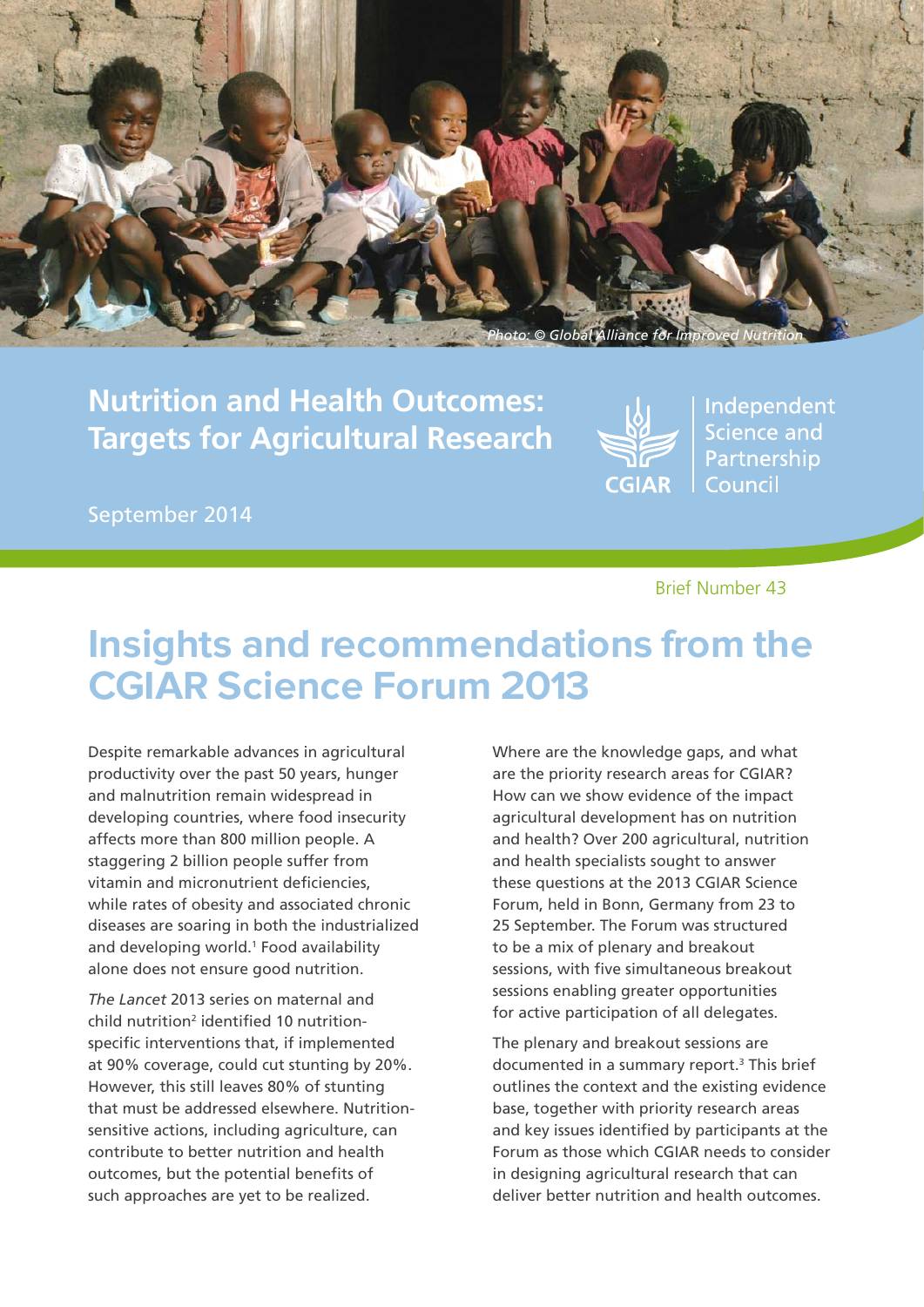# **The context: Nutrition-sensitive agriculture**

Historically, the agricultural community's approach to improving nutrition has been to focus mainly on increasing yields of staple cereal, legume, and root crops that can meet caloric requirements at relatively low prices. The nutrition community's approach has been a focus on micronutrient interventions such as supplementation, fortification, and improving diet quality. Addressing the gaps between the two approaches is the emerging field of nutrition-sensitive agriculture. It explicitly incorporates nutrition objectives into agricultural research to ensure their inclusion in the health, education, economic, environmental, and social aspects of approaches to hunger and undernutrition. Nutrition-sensitive agriculture strategies include not only increased food production but also diet diversification and fortification, food safety, gender empowerment, value chain analysis, and policy support. The CGIAR Research Program on Agriculture for Nutrition and Health (A4NH) is currently undertaking new research in these areas, while other CGIAR Research Programs (CRPs) are also conducting research that will contribute to the CGIAR System Level Outcome (SLO) 'Improved Nutrition and Health'.

The objective of this Science Forum was to help the CGIAR System as a whole contribute to that SLO by using '*recent evidence across a range of disciplines to identify priority research needs and new scientific approaches and facilitate new and stronger partnerships through which the agricultural community can add most value to the delivery of nutrition and health outcomes*'.

# **The evidence base that links agricultural interventions with nutrition**

Published evidence for direct links between agriculture and improved nutrition is weak. A review by Marie Ruel and Harold Alderman in *The Lancet* series attributes this mainly to a lack of rigor in impact evaluations, but also to weak program goals and study design.<sup>4</sup> There is evidence, however, of indirect links between agricultural interventions and improvements in nutrition. For example, investments in agriculture can lead to positive nutrition outcomes through productivity increases and women's empowerment, although it is important to note that nutrition and health improvement do not necessarily go hand in hand with income and productivity growth.

A key point for discussion of the links between agriculture and nutrition is the indicators used to assess the impact. Many attendees agreed that anthropometric measures of stunting and underweight are not the most sensitive indicators of the success of an agricultural intervention project. Stunting is a general indicator of malnutrition, but specific interventions seeking to address the complex causes of this syndrome often need more proximal and interventionspecific assays of efficacy. The complexity is reflected in the so-called triple burden of malnutrition, micronutrient deficiency and, in some populations, obesity.

Research design is another key factor in determining whether impact can be measured. A focus on a whole-diet approach and improving diet diversity is important, and may be more effective than a micronutrientby-micronutrient approach. In fact, improving individual dietary components may have adverse effects on the overall diet, as in one case in which a biofortified staple food displaced traditional crops that provided a wider range of micronutrients. But quantity still counts, and a basic level of nutrition is needed for the body to absorb certain nutrients. Efficacy trials have shown that animal source foods can improve child growth and development at low overall levels of nutrition.

Additionally, good sanitation is necessary for successful nutrition outcomes. No nutrition-sensitive intervention can be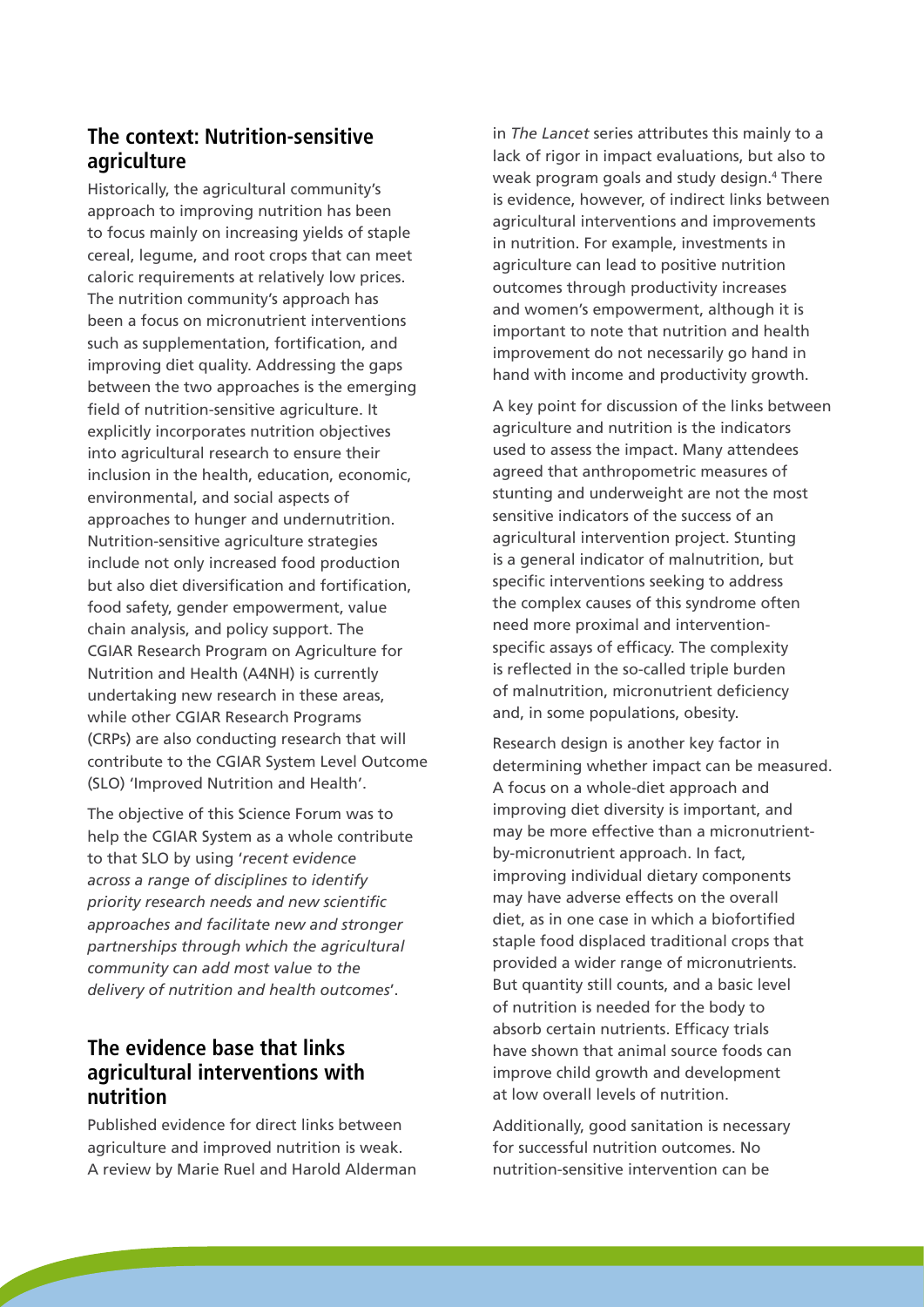truly effective in people who are suffering from gastrointestinal diseases.

The status of women also plays a key role in the nutritional success of agricultural programs, since they are generally directly responsible for the nutritional status of young children. Where they control resources and are focused on home gardens or dairy production for example, interventions in these areas tend to benefit the nutritional status of children in the household. But where women fend for themselves, have limited access to improved inputs, markets, or knowledge, and there is an increased burden on their time to tend livestock or fetch water for irrigation, there is less time for them to care for their own health and for breastfeeding and child care, and hence the nutritional status of children may suffer. In some cases, a link between increased household income and a *decrease* in women's agency has been found.

Finally, the overemphasis of agricultural research on staple crops and lack of support for non-staple grains and legumes, and the lack of attention to the relatively higher relative prices of micronutrient-dense food such as fruits, vegetables, and livestock products, has led to food supply policies that perpetuate a cycle of undernutrition in developing countries.

## **What do we need to know?**

What are the best strategies to improve the dietary quality of the poor? This and, many related questions were raised during the course of the meeting.

First, data are needed on the levels of nutrients in the diets of target populations and the amounts ingested across seasons by individuals, households, and communities. These data need to be collected against internationally agreed indices and with increased awareness of local components of the diet, particularly for the complementary feeding of children. Appropriate strategies to provide the nutrients missing in local diets need to be designed, to take account of the context (agricultural, seasonal, cultural, and

economic). More generally, there is a need to understand how and why diets are changing at both the country and household level. What determines the choices that influence diet quality, in both long and short value chains? How do labor dynamics and changing occupational structures in agriculture shape the ways in which agricultural policy affects nutrition/health? How is nutrient quality influenced by production and postharvest handling and processing? Political science research is required to understand changes in food system regulation. Researchers also need to determine the long-term effect of agricultural interventions for improving nutrient status and growth while preventing obesity and cardiovascular risk.

Given that aspects of malnutrition can be addressed through dietary augmentation, supplementation, the fortification of foods, and the potential biofortification of staples (often on quite different research time frames), we need to know how and when micronutrient interventions should be integrated into overall strategies, or when to introduce fortified foods for maximum effect.

What kinds of women's empowerment are critical for specific nutritional outcomes? Looking at the direct and indirect influences of gender on nutrition, it is not clear where interventions have the most impact. Potential opportunity costs in terms of child care and leisure need to be identified at the outset.

Impact assessment was a much-discussed issue. The vast majority of impact studies on agricultural interventions have focused on productivity, with only a few considering effects on income or nutrition and health. For those that did explicitly look at nutrition, the data often could not be translated into significant findings. Many of these failures were attributed to study designs, including population sizes and choice of indicators (often with few health metrics other than production and income and some measure of consumption). This has limited the value of prior agricultural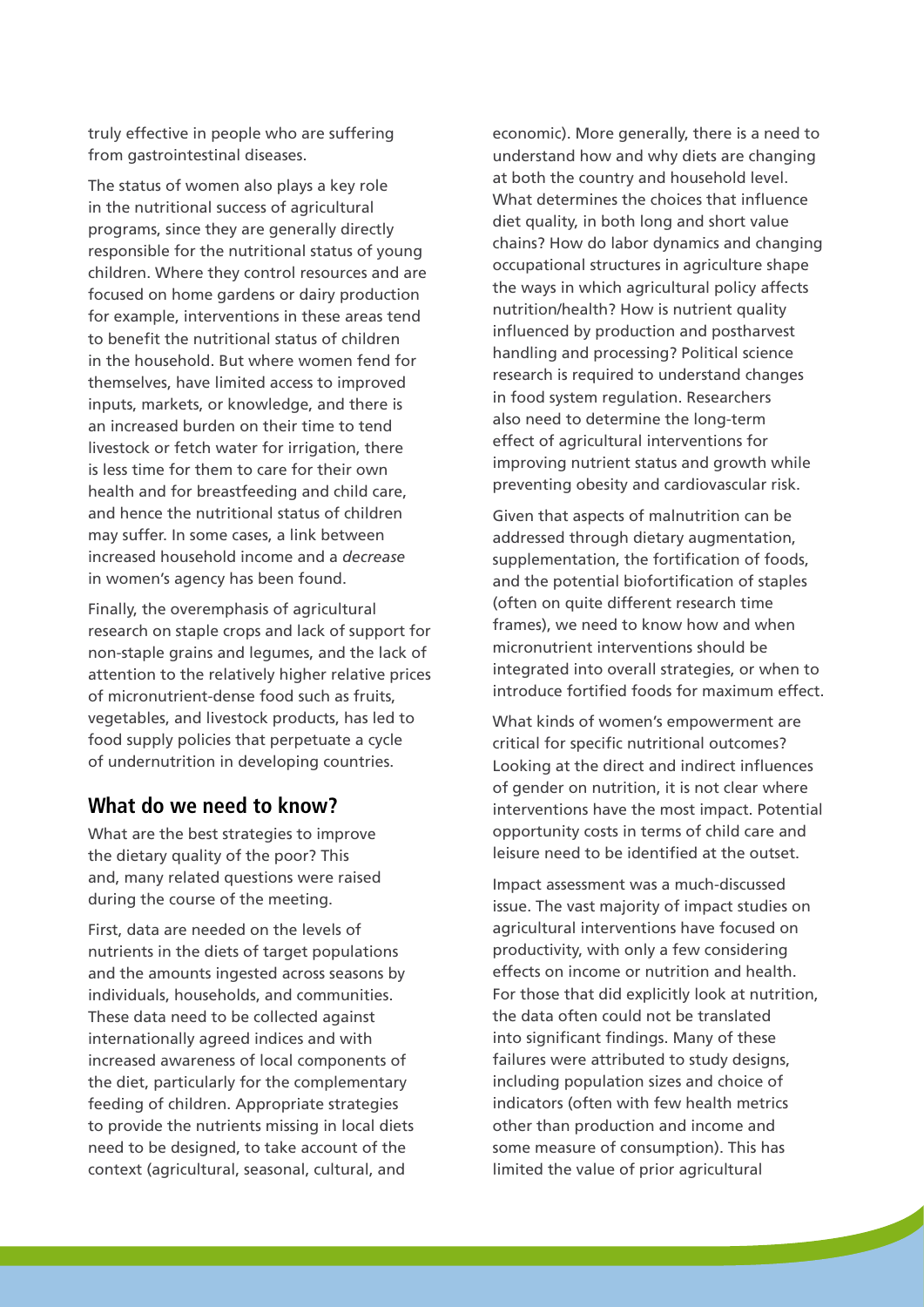experiments and the amount of data and knowledge that can be used to inform the nutrition and agriculture research fields.

# **The way forward**

How can CGIAR add value to this field? What questions should agricultural research address and for which specific goals and contexts? How should impact be monitored? Who should we partner with? And how can we influence supportive policy? This section explores potential answers to these questions.

#### *Agricultural research questions*

Future research should begin by measuring total food intake, then assessing nutrient intake in various population groups (e.g. the entire family, children, and women of childbearing age). As well as providing the basic elements of food security through the production of staples, agriculture can be tailored to provide missing nutrients through production, the timing of harvest and supply, and by reducing the cost of desired micronutrients or food groups. Strategies to provide the missing nutrients from both plant and animal foods, including fish, should be considered. Nutritional and agricultural science can be blended in the design of country strategies to integrate seasonal food availability, or the use of supplementation, fortification, and biofortification programs. Nutritionally important traits can be included in breeding programs for key dietary components (principally plants but including the longer-term livestock species as well). There are opportunities to make value chains work better for the nutrition and income of the poor, as well as producing seasonal food substitutes. Similarly, in the 'design' of agricultural production processes, there are opportunities to incorporate genderand labor-sensitive traits, thereby allowing other household influences on nutritional enhancement to come into operation. Finally, there is the requirement to examine the unintended consequences of agriculture (e.g. on water quality, including increased

waste, toxins, and agro-chemicals) that affect food safety, sanitation, and human health.

Thus, nutrition-sensitive agricultural research needs to be demand-driven, using a mix of qualitative and quantitative methods to answer different research questions. The sequencing of interventions can be critical, and researchers must plan long-term studies with the knowledge that responses can vary over time and it may take many years before effects can be detected. Community participatory approaches to learning are important, as is the use of mobile technology to influence behavior. Studies also need to consider the influence of urbanization, modernization, globalization, and structural transformation links. CGIAR has the most to provide from choosing to work with societies that are representative of major regional issues in these fields, rather than selecting minority populations, whose way of life may be overtaken in the time needed to yield results.

#### *Monitoring the impact of research*

Program impact pathways in nutritionsensitive agriculture are more web-like than linear, with various mechanisms leading to improved nutrition and health. The four most prominent kinds of metrics used to measure nutrition are: (1) subjective food security assessment; (2) food consumptionbased measures; (3) anthropometric measures; and (4) clinical assessment. Each of these can be chosen to suit the type of agricultural innovation, its expected impact pathway, the target group, the intended sample size and regional coverage, and the available financial and human resources.

Demonstrating actual, rather than potential, impact from investments in agricultural research will require credible *ex ante* designs with clear objectives and management of feedback loops. The complete causal chain between agriculture/income and nutrition/ health must be mapped, including health system reform, gender, and governance. Research design must anticipate potential unintended effects, either through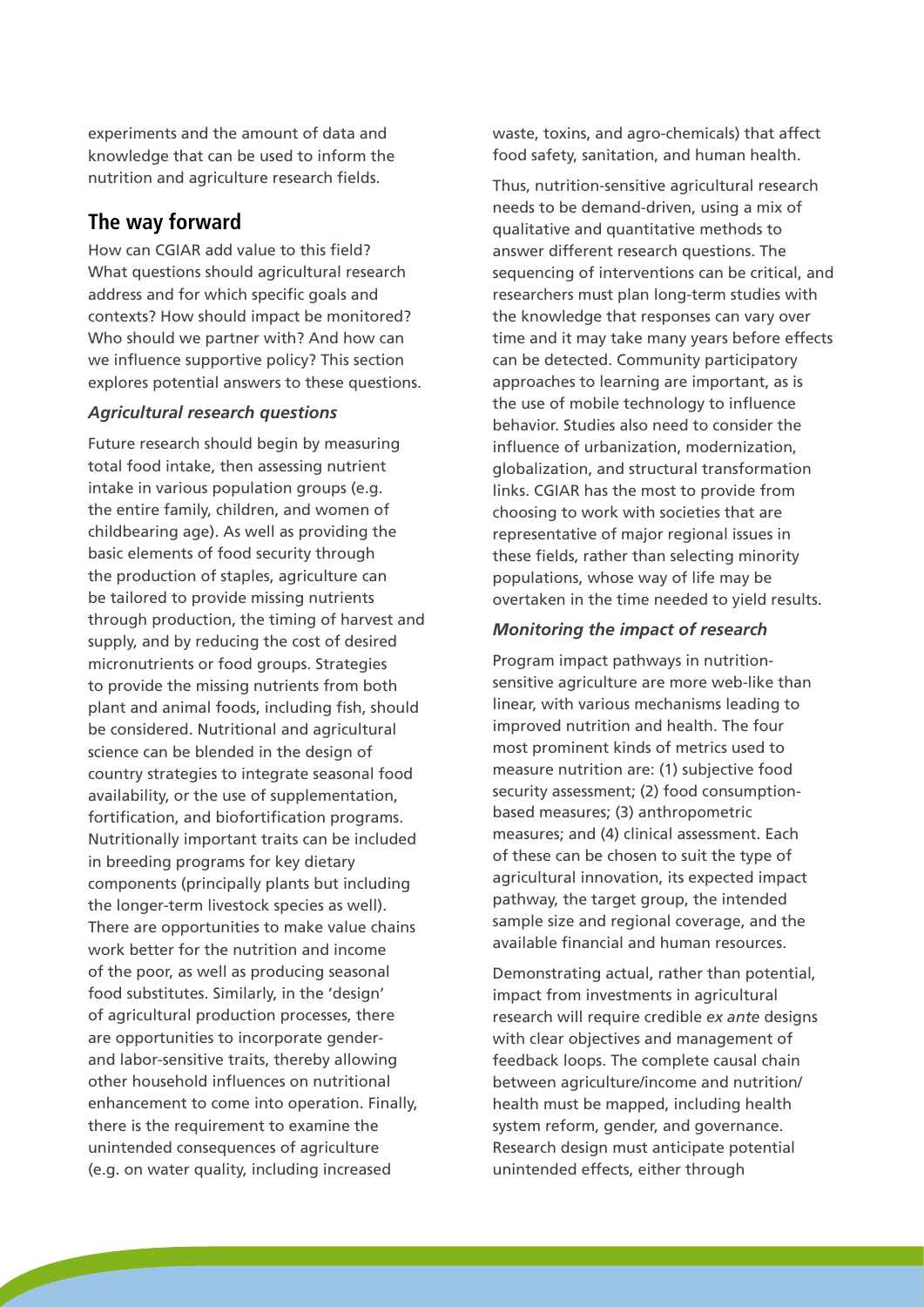agriculture's direct impact on nutrition through changes in the quantity, quality, and diversity of foods produced, or through indirect income effects, occupational health hazards, zoonoses, or water-borne vectors of infectious diseases. Because it is challenging to measure impact in multisectoral interventions, collaboration between research institutions and implementing partners is critical. Indicators must be valid for different kinds of interventions and need to be selected carefully to review effects across large agricultural investment programs. Sample sizes need to be considered well in advance. Designing effective agricultural research that can lead to measurable nutrition and health outcomes will require a wider set of evidence and new, integrated approaches. As Per Pinstrup Anderson emphasized in his comment to *The Lancet* series, randomized controlled trials, which are the gold standard in public health studies, are not easily applied to the agriculture sector, where treatments cannot be randomized and impact pathways are very long.<sup>5</sup>

#### *Partnerships*

There was unanimous agreement throughout the meeting on the need for a multi-sectoral research approach to delivering nutritional benefits, with new partnerships forged not just between the agricultural and nutrition sectors, but also with sociologists and anthropologists for a more nuanced understanding of cultural and gender issues, as well as agencies delivering sanitation, wider health care practices, and social protection. The private sector was identified as the *de facto* 'supplier of food', whereas governments have the responsibility for national strategy and regulation of food security, nutrition, and food safety. The private sector works at the 'plate' end of the value chain, with a good grasp of consumer demand, production in bulk, and marketing. CGIAR and its nutrition agency partners should work increasingly in private–public partnerships – and be open to the many levels of such partnerships –

to achieve impacts from nutrition-focused agricultural programs. Strategic partnerships must be launched from the design phase and balance research rigor with the practicalities of program implementation. Research should assess the capacity required to deliver effective nutrition-sensitive actions and incorporate training at various levels into study design.

Breaking silos and building convergence across sectors requires: (1) clear and measurable goals; (2) performance indicators that relate to the community level; (3) local management of various government interventions; and (4) frequent and transparent monitoring of progress toward goals. Integrated programs that combine multiple approaches must consider the balance among the different approaches, evaluate the magnitude of their impact, and determine the best sequencing of interventions.

#### *Policy and institutional approaches*

A policy environment that gives incentive to all players along the agriculture–nutrition pathway is needed, but quite often it is breakdowns in policy that block progress. What is the effective governance for nutritionsensitive actions to actually have an impact on nutrition? What kind of institutional mechanisms need to be established to allow health objectives to be embedded in food, agriculture, and trade policies?

Food and agriculture policies should increase incentives to ensure the availability and affordability of diverse, nutritious, and safe foods that are produced and distributed in environmentally sustainable ways. Policy support is needed for proper monitoring of access to, and balanced intake of, safe, diverse, and nutritious foods. As well, policies should include measures that protect and empower the poor and women, such as safety nets during shocks or seasonal shortages, land tenure rights, and equitable access to productive resources and markets. Capacity within the various institutions needs to be assessed and training programs adequately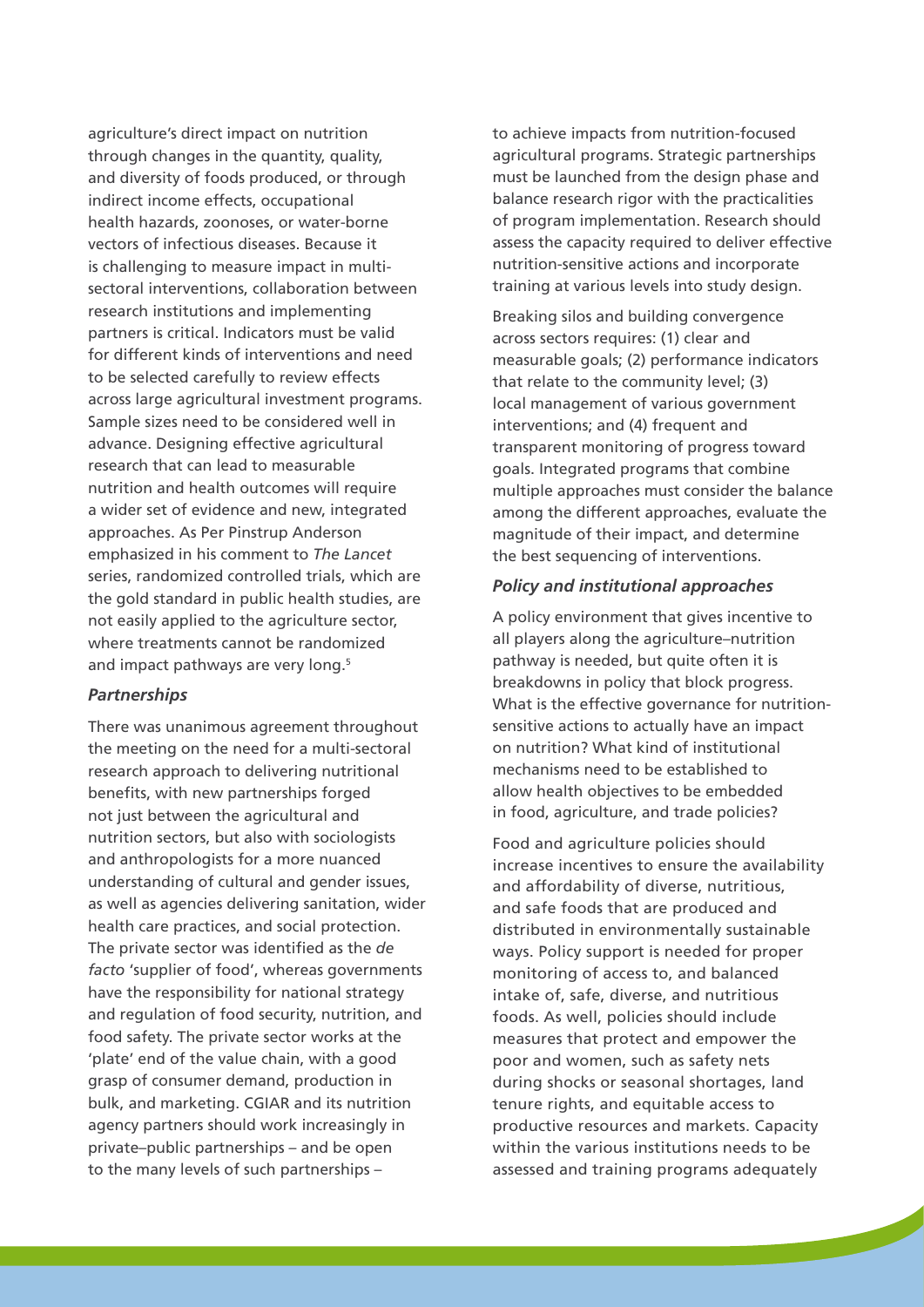funded, to effectively improve nutrition through the food and agriculture sector. Finally, policy must support multi-sectoral strategies to improve nutrition within national, regional, and local governments.6

# **Conclusion and recommendations**

Many of the basic approaches for promoting a truly intersectoral approach to enhancing impacts on human nutrition have been advanced and are clearly gaining broad acceptance from the nutrition community.7 Global initiatives such as the Scaling Up Nutrition movement are bringing ministerial and sectorial efforts on nutrition together in an increasing array of developing countries. As the Science Forum has shown, agriculture clearly has a larger role to play in relation to nutrition, education, and social support programs than it does presently. But what does the commitment of agricultural research to improved nutrition and health outcomes look like in practice?

- • It is clear, specific, and transparent about what agriculture can contribute to nutrition.
- It operates within an expanded, demanddriven research agenda that takes into account the role of agriculture in relation to nutrition, gender, education, and social support programs.
- • It engages across sectors and uses outcomeappropriate research methods, both quantitative and qualitative.
- It is actively involved in public health dialogue, priority-setting, and integrated research.

#### *Recommendations from the Science Forum 2013*

- 1. Research toward nutrition outcomes needs to be specific and distinguished from food security.
- 2. Agriculture can assist (despite the current paucity of evidence in the literature) and needs to be part of the public health

dialogue. There needs to be clarity and honesty about what agriculture can realistically contribute.

- 3. Governments and the research community need to take the broader view, i.e. consider diet as a whole, as there may have been too much emphasis on micronutrients as one-by-one deliverables. This does not undermine the necessary experimentation that CGIAR is conducting on the biofortification of staple crops through the HarvestPlus program, but rather calls for additional effort on whole-diet approaches.
- 4. Agricultural research needs to focus on contributions to diet diversity (cost reduction), diet quality, and food safety.
- 5. Agricultural programs need to be measured by appropriate and more proximal indicators than stunting.
- 6. The importance of women is increasingly recognized in effective approaches and delivery (household decision-making, labor, caring, the 1000 days paradigm) – but it is still necessary to bear in mind the needs and targets of whole households for achieving better nutrition.
- 7. Farming plays many diverse roles in developing countries. However, there is a need to recognize that many players in the food system are businesses and to seek appropriate public–private partnerships (PPPs) for research and delivery (inputs, value chains, and products to the plate).
- 8. Agriculture has a role to play in relation to nutrition, education, and social support programs. Sectors need to be coordinated and work together to deliver nutrition outcomes.
- 9. The importance of qualitative approaches to increase understanding of linkages must be recognized.
- 10. There may be new research to conduct at the articulation between fields – we must look for, and report, evidence (through appropriate evaluation methods).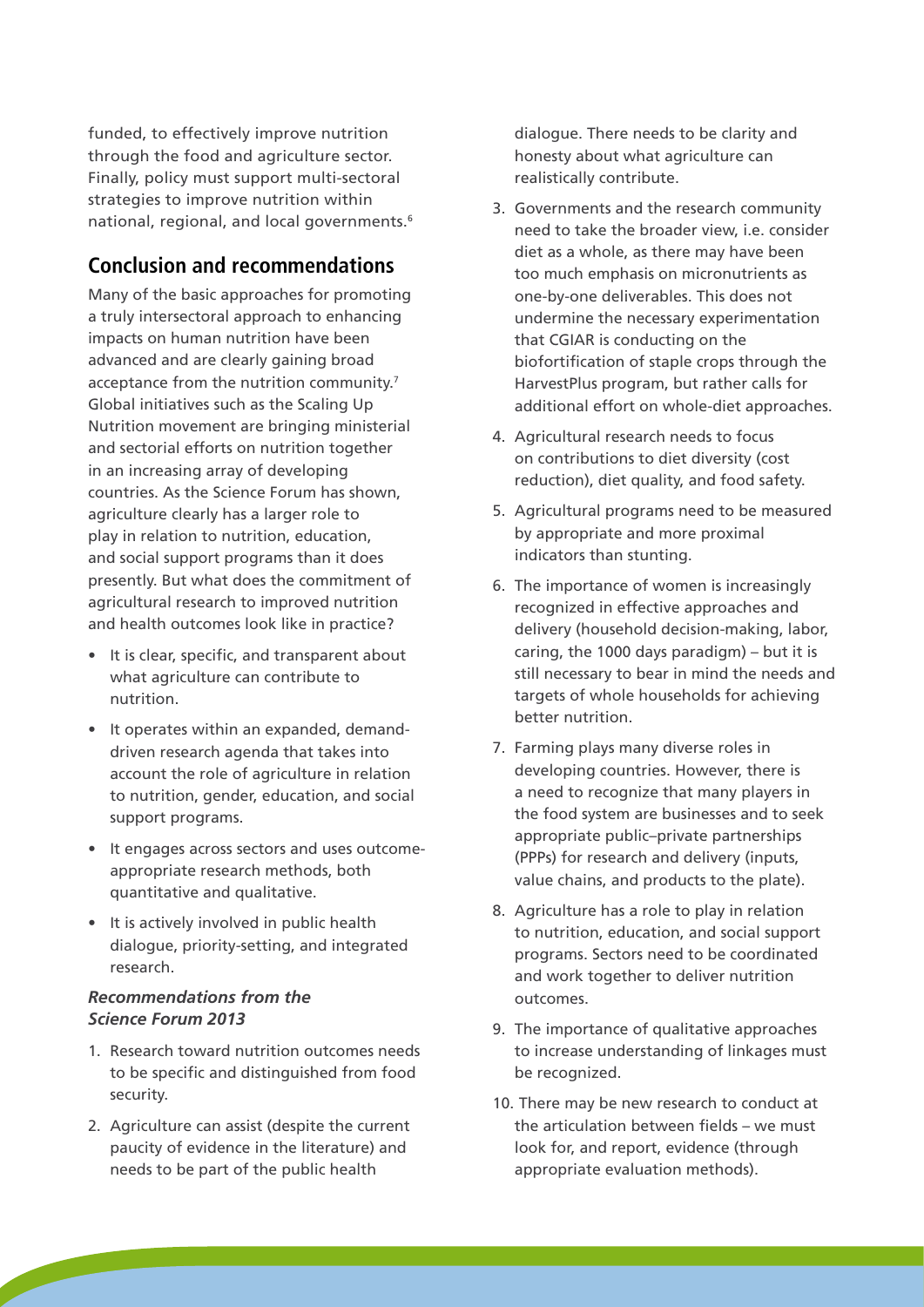# **Box 1: Some innovative approaches suggested during the breakout groups**

- Protocol(s) for collecting food security and consumption data should be harmonized (e.g. dietary diversity scores).
- Survey instruments should also be harmonized, i.e. a minimum set of nutrition questions should be part of agriculture surveys. Similarly, nutrition surveys should contain a minimum set of agriculture questions.
- For biofortification to make sustainable contributions in the longer term, micronutrient fortification of staples needs to become a core breeding objective alongside yield, disease resistance, etc.
- Bio-informatics and genomics should be applied to food safety; there should be greater understanding of behavior and incentives for food safety; social network mapping and realistic synthesis methods could be used to study inter-sectoral and cross-institutional coordination; there is a need to collect and analyze panel data and present the results to policy-makers covering a range of relevant sectors and layers of government.
- The three-cornered approach of fortification, supplementation (including emergency rations), and agricultural diet diversification requires national/target area planning with governments, the private sector, and other partnerships.
- Value chain analysis can provide the framework to determine how demand (e.g. for certain diets) can be met by supplying the necessary production attributes (e.g. how large producers might supply more nutritious non-perishable processed foods) and food safety (in both short and longer value chains).
- New studies are needed to determine the mediating factors that modify the relationship between agricultural production and nutrition outcomes, as market institutions, household behavior, and disease exposure interact to influence how higher productivity translates into improved nutrition.
- Economic implications need to be examined, particularly the shift from a production-dominated research agenda to a stronger focus on consumption (both urban and rural) to a systems approach or scenario analysis. This will help put nutrition objectives into a food systems context to understand better how different food systems contribute to an appropriate diet.
- Encourage crop-neutral intensification, which promotes farmer choice and allows greater sensitivity to market signals. For research toward this SLO, there needs to be a shift in the balance of research efforts and resources from the three staple grains toward a more diverse portfolio of crops.
- Information and communications technologies have a key role to play in scaling up behaviorchange messages.

#### *How does this apply to CGIAR?*

Prior to the Science Forum, CRP targets for nutritional/health outcomes were focused on the work of A4NH on biofortification, value chains, food safety, and policies, as well as the commodity programs largely seeking increased consumption of particular commodities. Encouraging avenues could include vitamin A-rich sweet potato and the incorporation of pearl millet, finger millet, legumes, livestock, and fish products into the diet. We suggest that once the intermediate development outcomes targets by the CRPs are published, they should be reviewed for feasibility in relation to pathways highlighted